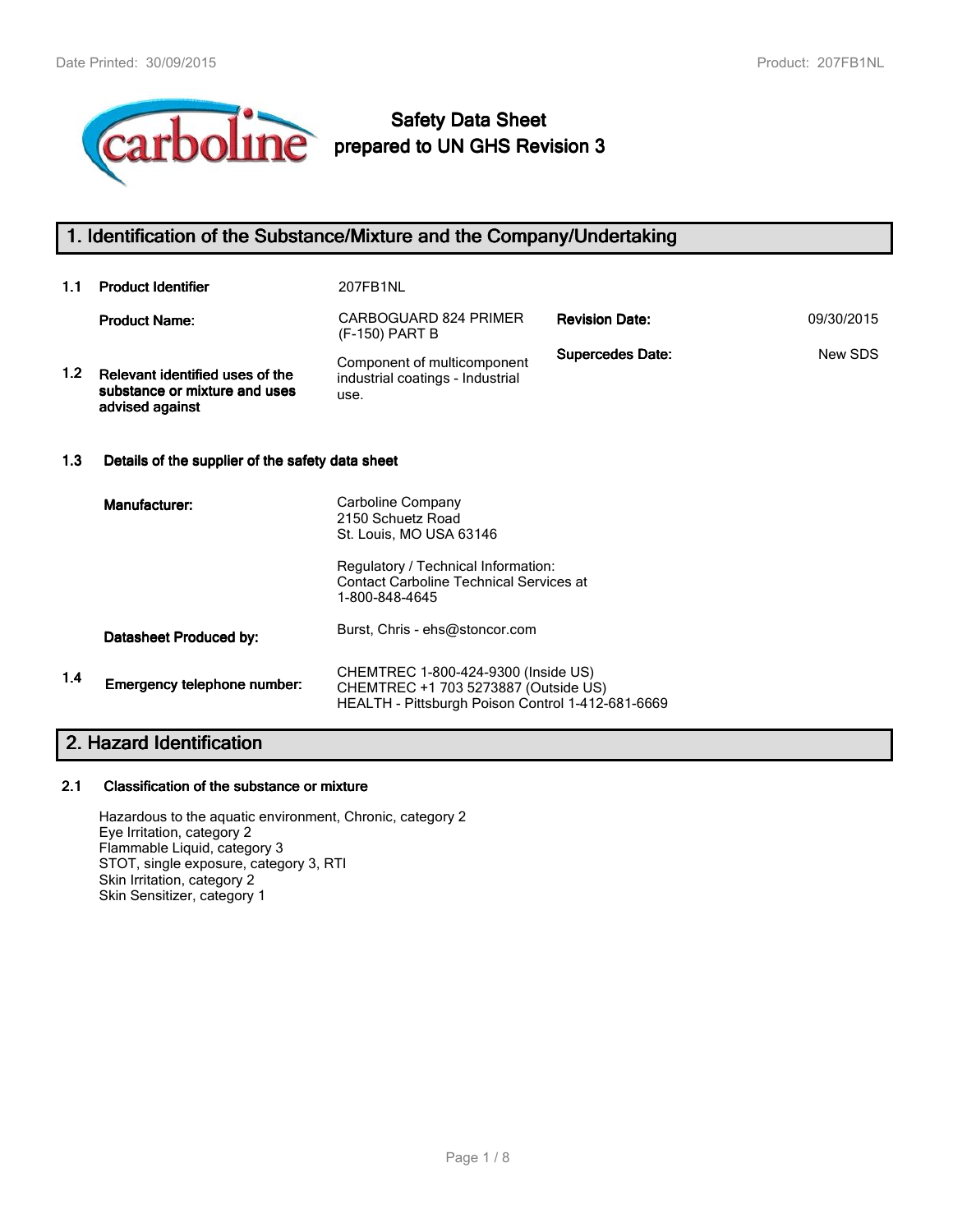## **2.2 Label elements**

## **Symbol(s) of Product**



**Signal Word**

Warning

## **Named Chemicals on Label**

EPOXY RESIN

## **GHS HAZARD STATEMENTS**

| Flammable Liquid, category 3                                 | H <sub>226</sub> | Flammable liquid and vapour.                     |
|--------------------------------------------------------------|------------------|--------------------------------------------------|
| Skin Irritation, category 2                                  | H315             | Causes skin irritation.                          |
| Skin Sensitizer, category 1                                  | H317             | May cause an allergic skin reaction.             |
| Eye Irritation, category 2                                   | H319             | Causes serious eye irritation.                   |
| STOT, single exposure, category 3, RTI                       | H335             | May cause respiratory irritation.                |
| Hazardous to the aquatic environment.<br>Chronic, category 2 | H411             | Toxic to aguatic life with long lasting effects. |

## **GHS PRECAUTION PHRASES**

| P <sub>210</sub> | Keep away from heat/sparks/open flames/hot surfaces. - No<br>smoking.                                                                     |
|------------------|-------------------------------------------------------------------------------------------------------------------------------------------|
| P <sub>261</sub> | Avoid breathing dust/fume/gas/mist/vapours/spray.                                                                                         |
| P <sub>273</sub> | Avoid release to the environment.                                                                                                         |
| P <sub>280</sub> | Wear protective gloves/protective clothing/eye protection/<br>face protection.                                                            |
| P302+352         | IF ON SKIN: Wash with plenty of soap and water.                                                                                           |
| P304+340         | IF INHALED: Remove victim to fresh air and keep at rest in a<br>position comfortable for breathing.                                       |
| P305+351+338     | IF IN EYES: Rinse cautiously with water for several minutes.<br>Remove contact lenses, if present and easy to do so.<br>Continue rinsing. |
| P332+313         | If skin irritation occurs: Get medical advice/attention.                                                                                  |
| P333+313         | If skin irritation or rash occurs: Get medical advice/attention.                                                                          |
| P391             | Collect spillage.                                                                                                                         |
| P403+233         | Store in a well-ventilated place. Keep container tightly<br>closed.                                                                       |

## **2.3 Other hazards**

No Information

## **Results of PBT and vPvB assessment:**

The product does not meet the criteria for PBT/VPvB in accordance with Annex XIII.

## **3. Composition/Information On Ingredients**

## **3.2 Mixtures**

## **Hazardous Ingredients**

| ω                    |
|----------------------|
| <b>Chemical Name</b> |

| 25068-38-6 | <b>EPOXY RESIN</b>   | 25-50       |
|------------|----------------------|-------------|
| 64742-95-6 | AROMATIC HYDROCARBON | 10-25       |
| 100-41-4   | ETHYL BENZENE        | $0.1 - 1.0$ |

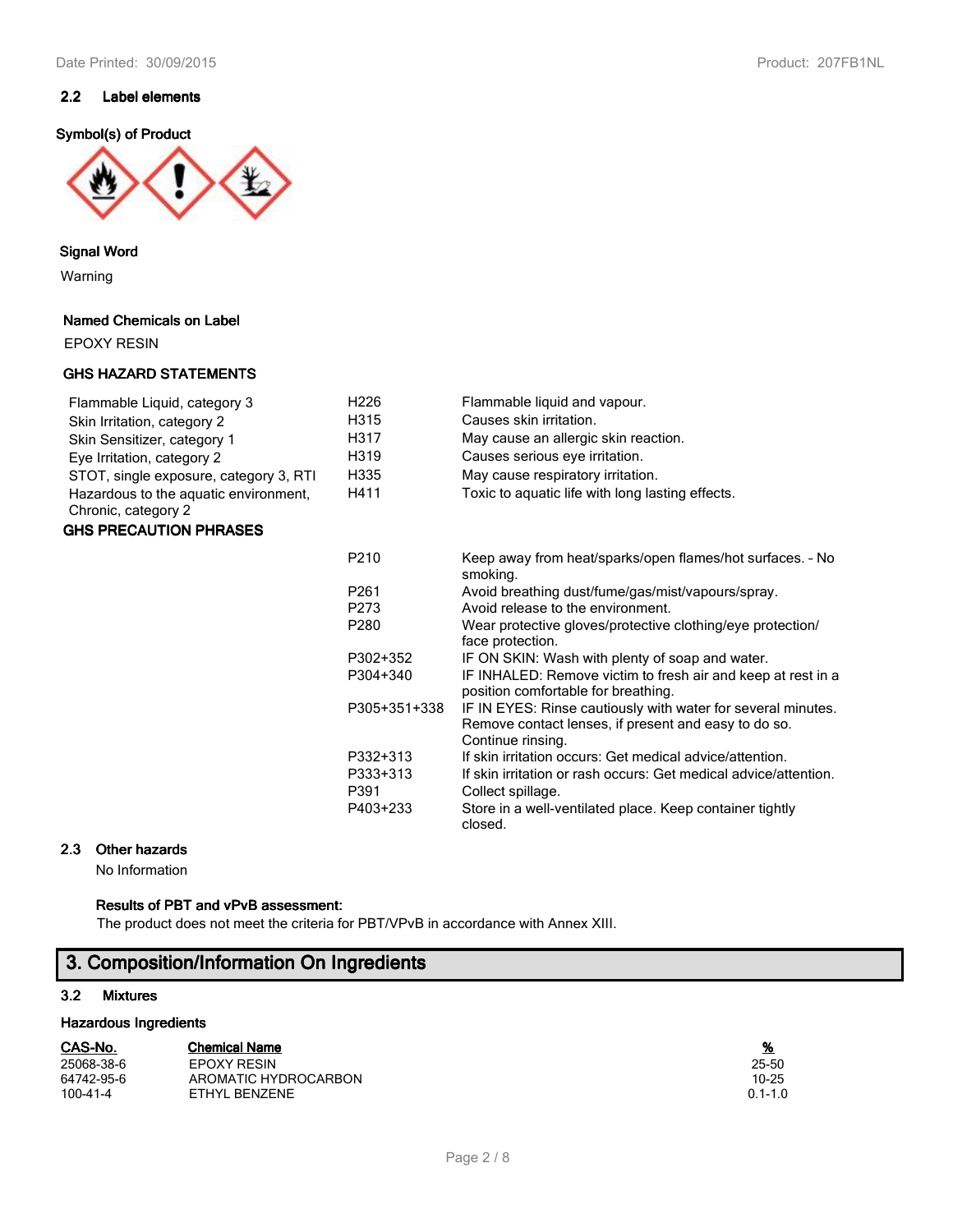| CAS-No.        | GHS Svmbols       | <b>GHS Hazard Statements</b> | <b>M-Factors</b> |
|----------------|-------------------|------------------------------|------------------|
| 25068-38-6     | GHS07-GHS09       | H315-317-319-335-411         |                  |
| 64742-95-6     | GHS02-GHS08-GHS09 | H <sub>226-411</sub>         |                  |
| $100 - 41 - 4$ | GHS02-GHS07       | H <sub>225</sub> -332        |                  |

**Additional Information:** The text for GHS Hazard Statements shown above (if any) is given in Section 16.

## **4. First-aid Measures**

### **4.1 Description of First Aid Measures**

**AFTER INHALATION:** Give oxygen or artificial respiration if needed. Remove person to fresh air. If signs/symptoms continue, get medical attention.

**AFTER SKIN CONTACT:** In case of contact, immediately flush skin with plenty of water for at least 15 minutes while removing contaminated clothing and shoes. If skin irritation persists, call a physician.

**AFTER EYE CONTACT:** Rinse thoroughly with plenty of water for at least 15 minutes and consult a physician.

**AFTER INGESTION:** Do NOT induce vomiting. Never give anything by mouth to an unconscious person. If swallowed, call a poison control centre or doctor immediately.

#### **4.2 Most important symptoms and effects, both acute and delayed**

Irritating to eyes and skin. May be harmful if swallowed.

#### **4.3 Indication of any immediate medical attention and special treatment needed**

No information available on clinical testing and medical monitoring. Specific toxicological information on substances, if available, can be found in section 11.

When symptoms persist or in all cases of doubt seek medical advice.

## **5. Fire-fighting Measures**

## **5.1 Extinguishing Media:**

Carbon Dioxide, Dry Chemical, Foam, Water Fog

**UNUSUAL FIRE AND EXPLOSION HAZARDS:** Combustible LiquidProvide adequate ventilation. Keep away from heat/sparks/open flames/hot surfaces. - No smoking.

#### **5.2 Special hazards arising from the substance or mixture** No Information

## **5.3 Advice for firefighters**

In the event of fire, wear self-contained breathing apparatus. Combustible materialCool containers / tanks with water spray.

## **6. Accidental Release Measures**

#### **6.1 Personal precautions, protective equipment and emergency procedures**

Ensure adequate ventilation. Ensure adequate ventilation. Evacuate personnel to safe areas. Remove all sources of ignition.

## **6.2 Environmental precautions**

Do not allow material to contaminate ground water system. Prevent product from entering drains.

## **6.3 Methods and material for containment and cleaning up**

Contain spillage, soak up with non-combustible absorbent material, (e.g. sand, earth, diatomaceous earth, vermiculite) and transfer to a container for disposal according to local / national regulations (see section 13).

## **6.4 Reference to other sections**

Please refer to disposal requirements or country specific disposal requirements for this material. See Section 13 for further information.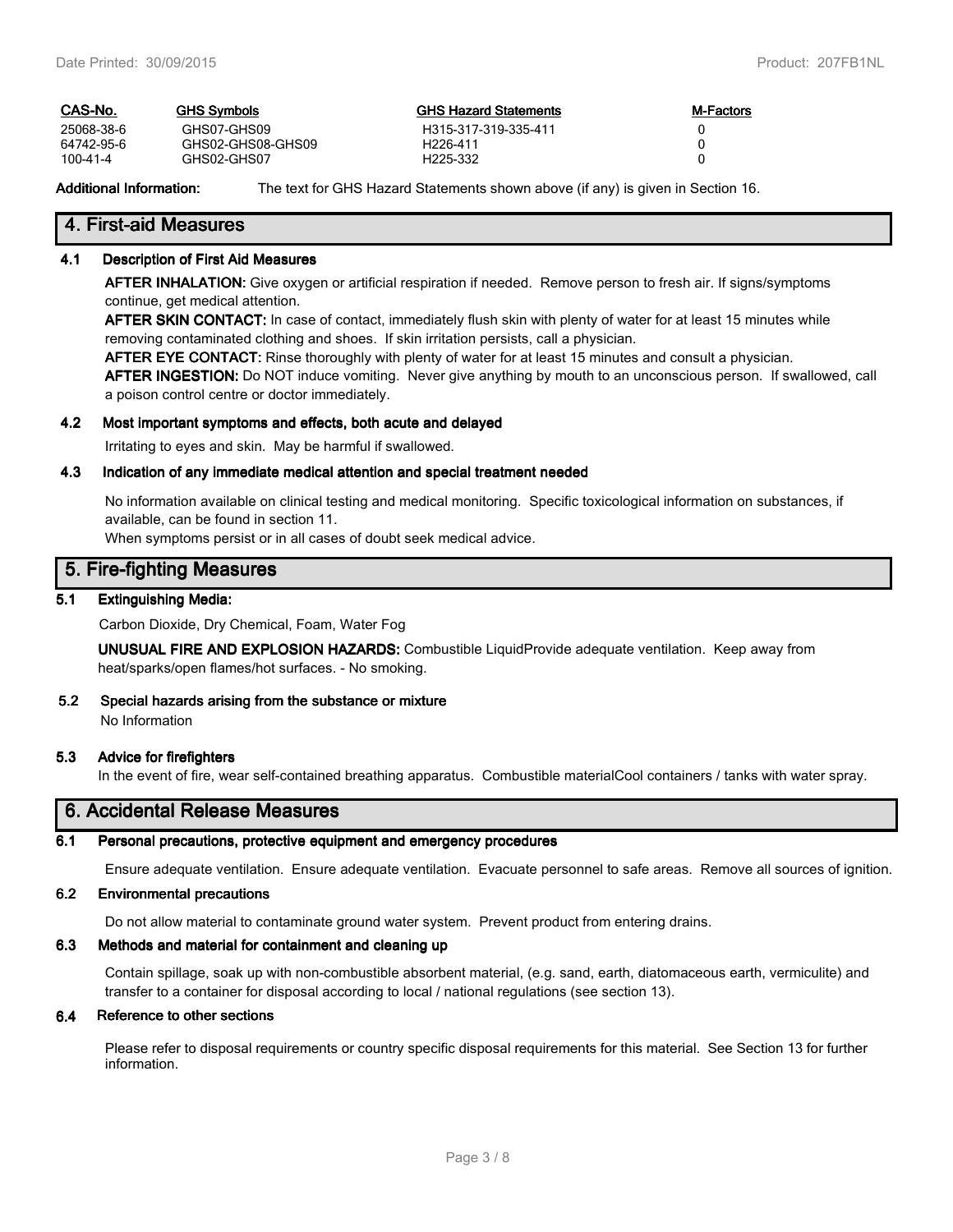## **7. Handling and Storage**

## **7.1 Precautions for safe handling**

**INSTRUCTIONS FOR SAFE HANDLING :** Keep containers dry and tightly closed to avoid moisture absorption and contamination. Prepare the working solution as given on the label(s) and/or the user instructions. Do not breathe vapours or spray mist. Ensure all equipment is electrically grounded before beginning transfer operations. Do not use sparking tools. Wash thoroughly after handling. Do not get in eyes, on skin, or on clothing. Use only with adequate ventilation/personal protection.

**PROTECTION AND HYGIENE MEASURES :** Handle in accordance with good industrial hygiene and safety practice. Wash hands before breaks and at the end of workday. When using, do not eat, drink or smoke.

## **7.2 Conditions for safe storage, including any incompatibilities**

## **CONDITIONS TO AVOID:** Heat, flames and sparks.

**STORAGE CONDITIONS:** Keep container closed when not in use. Store in a dry, well ventilated place away from sources of heat, ignition and direct sunlight.

## **7.3 Specific end use(s)**

No specific advice for end use available.

## **8. Exposure Controls/Personal Protection**

## **8.1 Control parameters**

## **Ingredients with Occupational Exposure Limits**

**(US)**

| <b>Name</b>          | <u>%</u>    | TWA    | <b>ACGIH TLV- ACGIH TLV- OSHA PEL-</b><br><b>STEL</b> | TWA      | <b>OSHA PEL-</b><br><b>CEILING</b> | <b>OEL Note</b> |
|----------------------|-------------|--------|-------------------------------------------------------|----------|------------------------------------|-----------------|
| <b>EPOXY RESIN</b>   | 25-50       | N/E    | N/E                                                   | N/E      | N/E                                |                 |
| AROMATIC HYDROCARBON | 10-25       | N/E    | N/E                                                   | N/E      | N/E                                |                 |
| ETHYL BENZENE        | $0.1 - 1.0$ | 20 PPM | N/E                                                   | 435 MGM3 | N/E                                |                 |

**FURTHER INFORMATION:** Refer to the regulatory exposure limits for the workforce enforced in each country.

## **8.2 Exposure controls**

## **Personal Protection**

**RESPIRATORY PROTECTION:** In order to avoid inhalation of spray-mist and sanding dust, all spraying and sanding must be done wearing adequate respirator. Use only with ventilation to keep levels below exposure guidelines reported in this document. User should test and monitor exposure levels to ensure all personnel are below guidelines. If not sure, or not able to monitor, use State or federally approved supplied air respirator. For silica containing coatings in a liquid state, and/or if no exposure limits are established above, air-supplied respirators are generally not required.

**EYE PROTECTION:** Safety glasses with side-shields.

**HAND PROTECTION:** Gloves should be discarded and replaced if there is any indication of degradation or chemical breakthrough. Impervious gloves. Request information on glove permeation properties from the glove supplier.

**OTHER PROTECTIVE EQUIPMENT:** Ensure that eyewash stations and safety showers are close to the workstation location. Lightweight protective clothing

**ENGINEERING CONTROLS:** Avoid contact with skin, eyes and clothing. Ensure adequate ventilation, especially in confined areas.

## **9. Physical and Chemical Properties**

| 9.1 | Information on basic physical and chemical properties |              |  |  |  |
|-----|-------------------------------------------------------|--------------|--|--|--|
|     | Appearance:                                           | Amber Liquid |  |  |  |
|     | <b>Physical State</b>                                 | Liauid       |  |  |  |
|     | Odor                                                  | Epoxy        |  |  |  |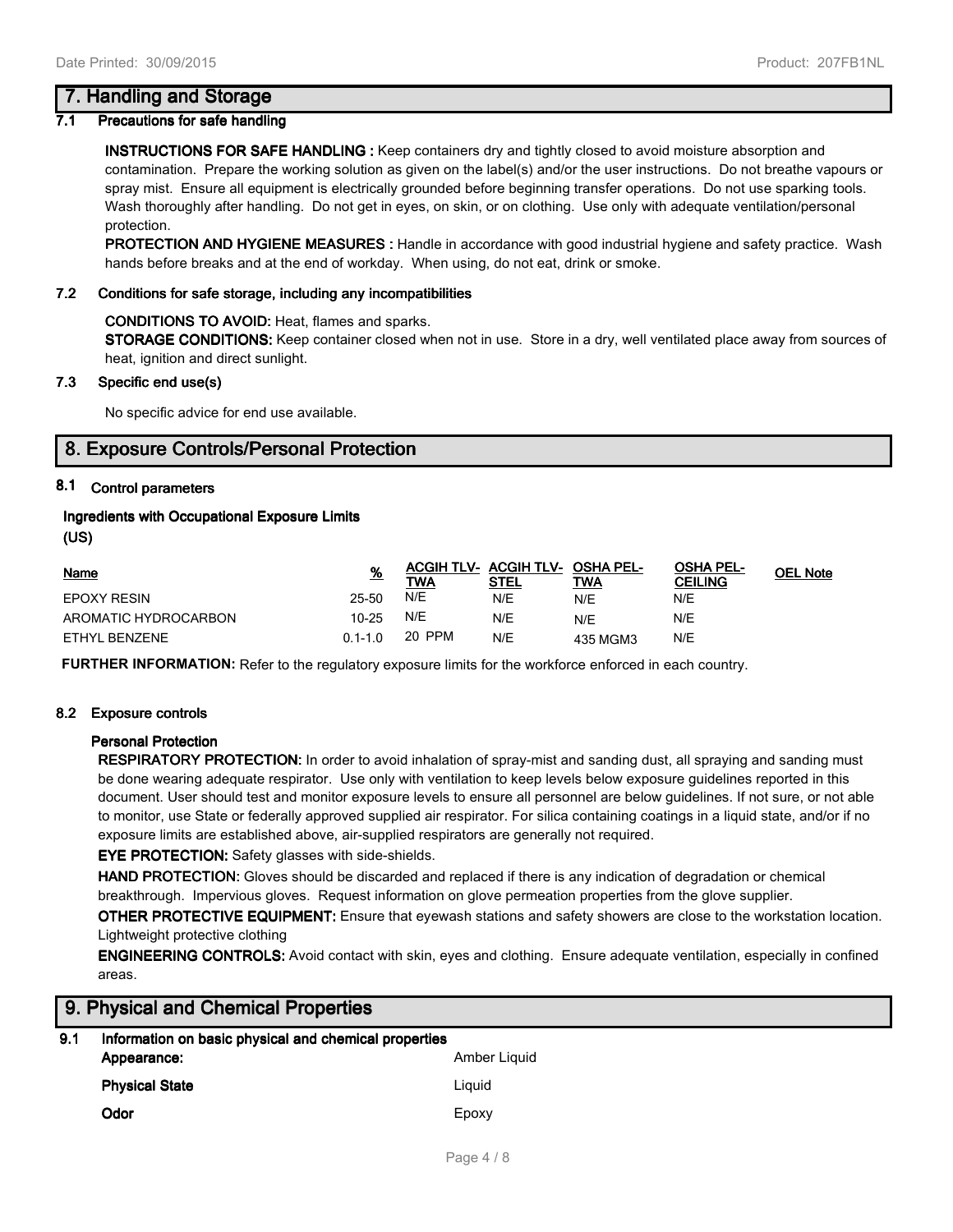| <b>Odor threshold</b>                                  | N/D                          |
|--------------------------------------------------------|------------------------------|
| pH                                                     | N/D                          |
| Melting point / freezing point (°C)                    | N/D                          |
| Boiling point/range (°C)                               | 176 F (80 C) - 500 F (260 C) |
| Flash Point, (°C)                                      | 38                           |
| <b>Evaporation rate</b>                                | Slower Than Ether            |
| Flammability (solid, gas)                              | Not determined               |
| Upper/lower flammability or explosive<br><b>limits</b> | $0.9 - 7.1$                  |
| Vapour Pressure, mmHg                                  | N/D                          |
| Vapour density                                         | Heavier than Air             |
| <b>Relative density</b>                                | Not determined               |
| Solubility in / Miscibility with water                 | N/D                          |
| Partition coefficient: n-octanol/water                 | Not determined               |
| Auto-ignition temperature (°C)                         | Not determined               |
| Decomposition temperature (°C)                         | Not determined               |
| <b>Viscosity</b>                                       | Unknown                      |
| <b>Explosive properties</b>                            | Not determined               |
| <b>Oxidising properties</b>                            | Not determined               |
| <b>Other information</b>                               |                              |
| VOC Content g/l:                                       | 274                          |
| Specific Gravity (g/cm3)                               | 1.38                         |

# **10. Stability and Reactivity**

## **10.1 Reactivity**

**9.2** 

No reactivity hazards known under normal storage and use conditions.

## **10.2 Chemical stability**

Stable under normal conditions.

## **10.3 Possibility of hazardous reactions**

Hazardous polymerisation does not occur.

## **10.4 Conditions to avoid**

Heat, flames and sparks.

## **10.5 Incompatible materials**

Strong oxidizing agents.

#### **10.6 Hazardous decomposition products**

Carbon dioxide (CO2), carbon monoxide (CO), oxides of nitrogen (NOx), dense black smoke.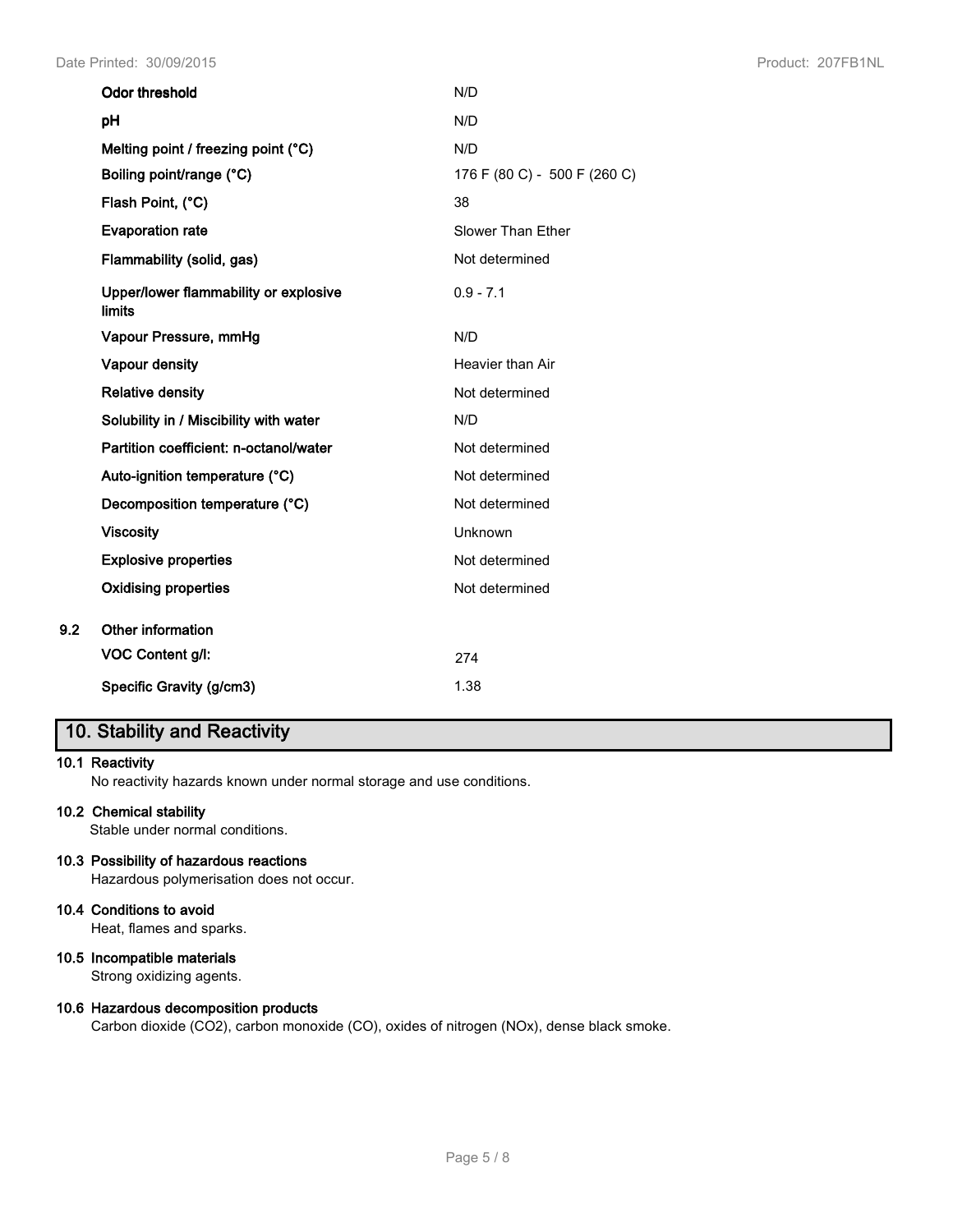## **11. Toxicological Information**

### **11.1 Information on toxicological effects**

| <b>Acute Toxicity:</b>            |         |
|-----------------------------------|---------|
| Oral LD50:                        | N/D     |
| <b>Inhalation LC50:</b>           | N/D     |
|                                   |         |
| Irritation:                       | Unknown |
| Corrosivity:                      | Unknown |
|                                   |         |
| Sensitization:                    | Unknown |
| <b>Repeated dose toxicity:</b>    | Unknown |
|                                   |         |
| Carcinogenicity:                  | Unknown |
| <b>Mutagenicity:</b>              | Unknown |
|                                   |         |
| <b>Toxicity for reproduction:</b> | Unknown |

#### **If no information is available above under Acute Toxicity then the acute effects of this product have not been tested. Data on individual components are tabulated below:**

| CAS-No.        | <b>Chemical Name</b> | Oral LD50              | Dermal LD50                    | Vapor LC50                           |
|----------------|----------------------|------------------------|--------------------------------|--------------------------------------|
| 25068-38-6     | <b>EPOXY RESIN</b>   | 11400 mg/kg, rat, oral | 23000 mg/kg, dermal,<br>rabbit | >20 mL/kg skin, sensitizer           |
| 64742-95-6     | AROMATIC HYDROCARBON | 4700 mg/kg, oral, rat  |                                | 3670 ppm/8 hours, rat,<br>inhalation |
| $100 - 41 - 4$ | ETHYL BENZENE        | 3500 mg/kg rat, oral   | >5000 mg/l, dermal<br>rabbit   | 17.2 mg/L Inh, Rat, 4Hr              |

## **Additional Information:**

Irritating to eyes and skin. May be harmful if swallowed.

|      | 12. Ecological Information             |                                                                                    |
|------|----------------------------------------|------------------------------------------------------------------------------------|
| 12.1 | Toxicity:                              |                                                                                    |
|      | EC50 48hr (Daphnia):                   | Unknown                                                                            |
|      | $IC5072hr$ (Algae):                    | <b>Unknown</b>                                                                     |
|      | LC50 96hr (fish):                      | <b>Unknown</b>                                                                     |
|      | 12.2 Persistence and degradability:    | <b>Unknown</b>                                                                     |
|      | 12.3 Bioaccumulative potential:        | <b>Unknown</b>                                                                     |
| 12.4 | Mobility in soil:                      | <b>Unknown</b>                                                                     |
| 12.5 | Results of PBT and vPvB<br>assessment: | The product does not meet the criteria for PBT/VPvB in accordance with Annex XIII. |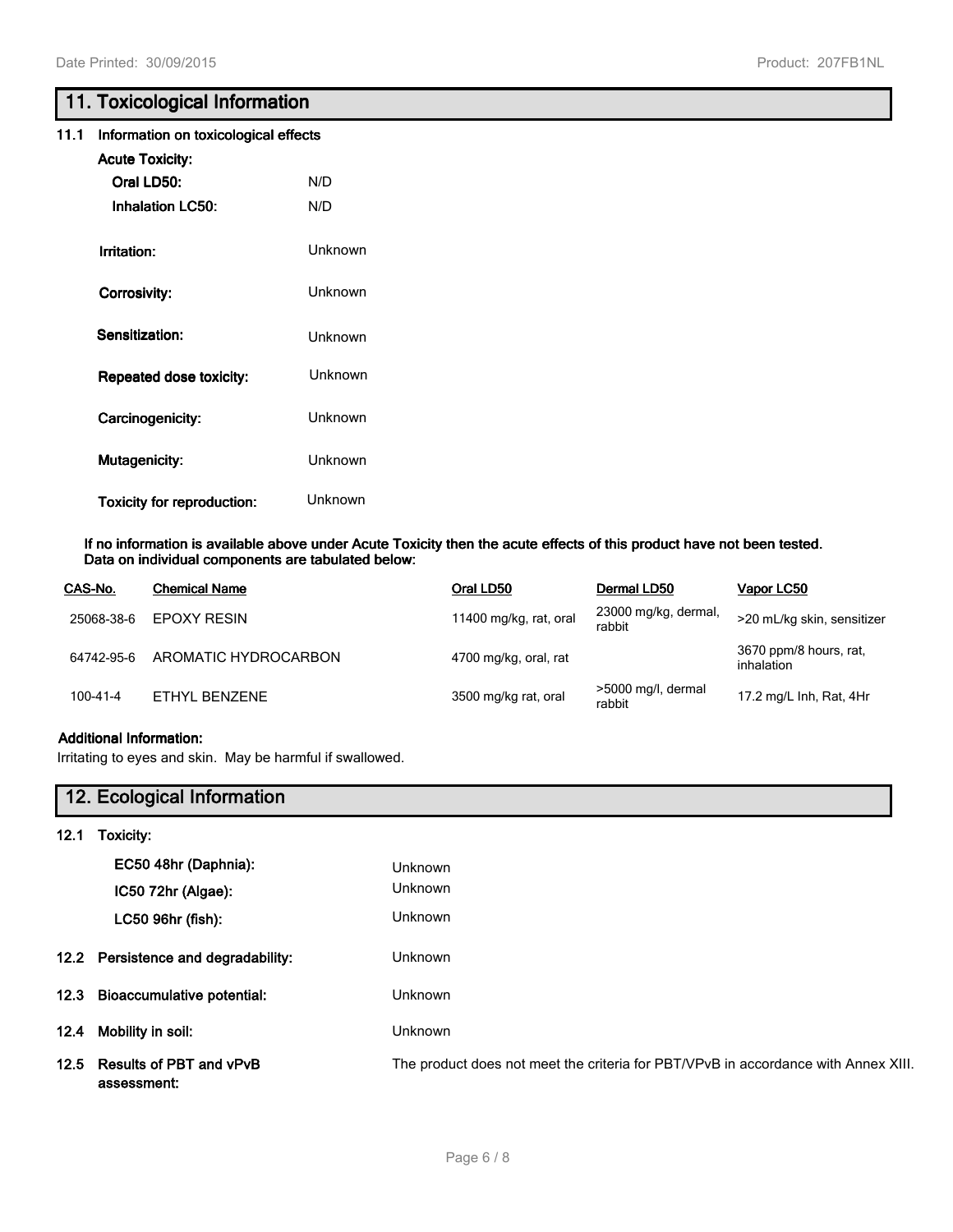#### **12.6** Other adverse effects:

| CAS-No.    | <b>Chemical Name</b> | <b>EC50 48hr</b>   | <b>IC50 72hr</b>  | <b>LC50 96hr</b>          |
|------------|----------------------|--------------------|-------------------|---------------------------|
| 25068-38-6 | EPOXY RESIN          | 2.1 mg/l (daphnia) | 11 mg/l $(algae)$ | $1.3 \text{ mg/l}$ (fish) |
| 64742-95-6 | AROMATIC HYDROCARBON | No information     | No information    | No information            |
| 100-41-4   | FTHYL BENZENE        | No information     | No information    | No information            |

## **13. Disposal Considerations**

**13.1 WASTE TREATMENT METHODS:** Do not burn, or use a cutting torch on, the empty drum. If recycling is not practicable, dispose of in compliance with local regulations. Dispose of in accordance with local regulations. Empty containers should be taken to an approved waste handling site for recycling or disposal.

|      | 14. Transport Information                                                   |                                     |
|------|-----------------------------------------------------------------------------|-------------------------------------|
| 14.1 | UN number                                                                   | <b>UN 1263</b>                      |
|      | 14.2 UN proper shipping name                                                | Paint                               |
|      | <b>Technical name</b>                                                       | N/A                                 |
|      | 14.3 Transport hazard class(es)                                             | 3                                   |
|      | Subsidiary shipping hazard                                                  | N/A                                 |
|      | 14.4 Packing group                                                          | Ш                                   |
| 14.5 | <b>Environmental hazards</b>                                                | Marine Pollutant: Yes (Epoxy Resin) |
|      | 14.6 Special precautions for user                                           | Unknown                             |
|      | EmS-No.:                                                                    | $F-E. S-E$                          |
| 14.7 | Transport in bulk according to Annex II<br>of MARPOL 73/78 and the IBC code | <b>Unknown</b>                      |

## **15. Regulatory Information**

**15.1 Safety, health and environmental regulations/legislation for the substance or mixture:**

## **U.S. Federal Regulations: As follows -**

## **CERCLA - Sara Hazard Category**

This product has been reviewed according to the EPA 'Hazard Categories' promulgated under Sections 311 and 312 of the Superfund Amendment and Reauthorization Act of 1986 (SARA Title III) and is considered, under applicable definitions, to meet the following categories:

Fire Hazard, Acute Health Hazard, Chronic Health Hazard

## **Sara Section 313:**

This product contains the following substances subject to the reporting requirements of Section 313 of Title III of the Superfund Amendment and Reauthorization Act of 1986 and 40 CFR part 372:

| <b>Chemical Name</b> | CAS-No.        |
|----------------------|----------------|
| FTHYL BENZENE        | $100 - 41 - 4$ |
|                      |                |

#### **Toxic Substances Control Act:**

All components of this product are either listed on the TSCA Inventory or are exempt.

This product contains the following chemical substances subject to the reporting requirements of TSCA 12(B) if exported from the United States:

#### **Chemical Name CAS-No.**

No TSCA 12(b) components exist in this product.